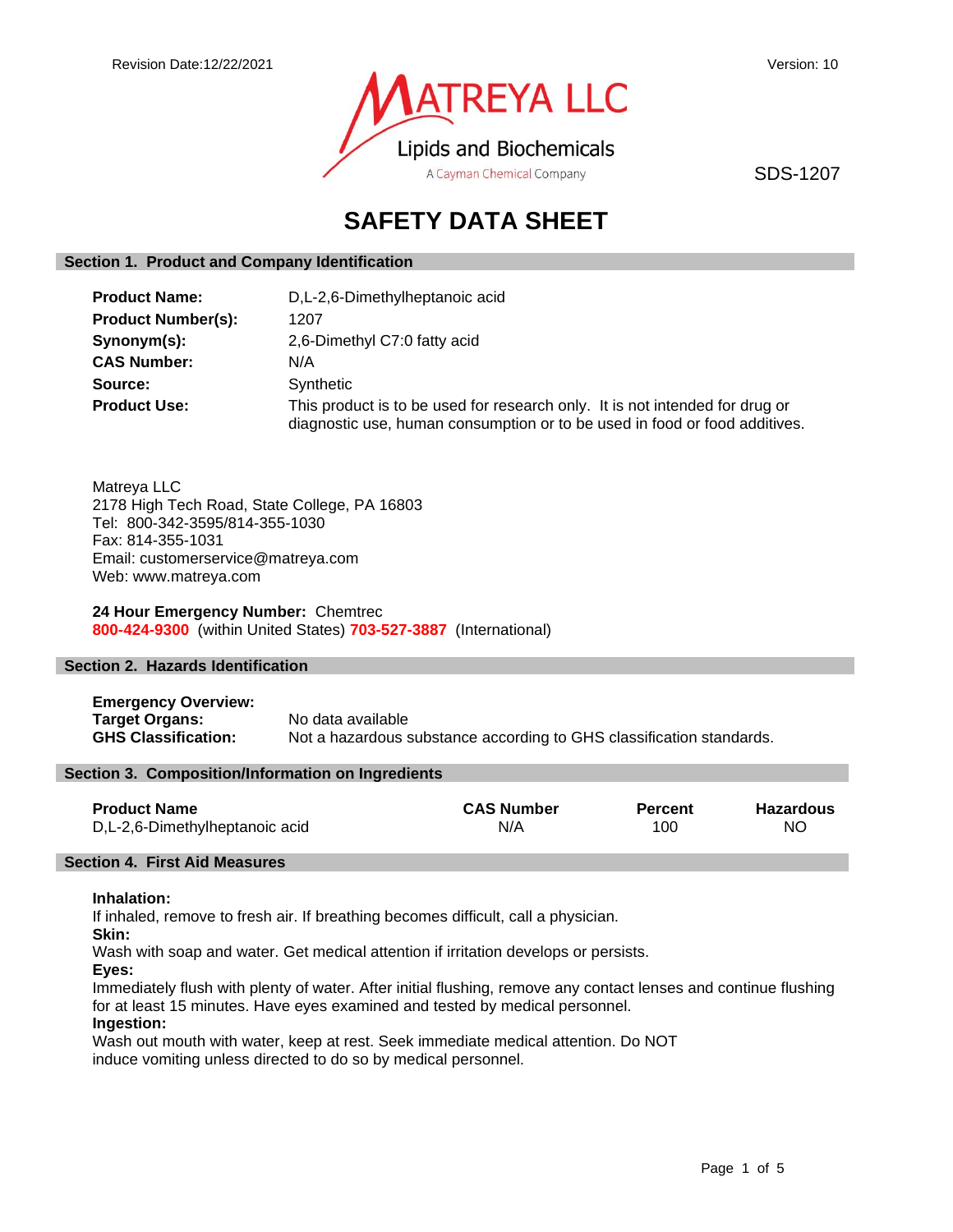# **Section 5. Fire Fighting Measures**

# **Suitable extinguishing media:**

Use dry chemical, alcohol-resistant appropriate foam, carbon dioxide, or water spray.

**Specific hazards arising from the chemical:**

No data available

**Special protective actions for fire fighters:**

No data available

# **Special protective equipment for fire fighters:**

Wear breathing apparatus and use water spray to keep fire-exposed containers cool.

### **Section 6. Accidental Release Measures**

#### **Personal precautions:**

Wear appropriate personal protective equipment. After contact with skin, wash immediately with plenty of water.

#### **Environmental precautions:**

Do not let product enter drains.

# **Methods and Materials for containment and cleaning up:**

Sweep up and keep in suitable, closed container for disposal.

#### **Section 7. Handling and Storage**

#### **Precautions for safe handling:**

Avoid contact with eyes, skin or clothing. Do not ingest. Use only with adequate ventilation. Keep sealed when not in use. Wear appropriate personal protective equipment.

#### **Conditions for safe storage, including incompatibilities:**

Recommended storage temperature: Room temperature. Keep container tightly closed in a dry and wellventilated place.

#### **Section 8. Exposure Controls/Personal Protection**

This product contains no substances with occupational exposure limit values.

#### **Engineering Controls:**

No specific ventilation required.

**Personal Protective Equipment:**

#### **Respiratory protection:**

Respiratory protection is not required. Where protection from nuisance levels of dusts are desired, use type N95 (US) or type P1 (EN 143) dust masks. Use respirators and components tested and approved under appropriate government standards such as NIOSH (US) or CEN (EU).

#### **Hand protection:**

For prolonged or repeated contact use protective gloves. Recommended: Nitrile rubber **Eye protection:**

Safety eyewear should be worn at all times to avoid exposure to liquid splashes, mists, or dusts. Recommended: Safety glasses with side shields or goggles.

#### **Skin protection:**

Protective clothing should be selected specifically for the working place, depending on concentration and quantity of the hazardous substances handled. Recommended: Lab coat

#### **Section 9. Physical and Chemical Properties**

| Appearance:                              | Liquid |
|------------------------------------------|--------|
| Odor:                                    | No da  |
| <b>Odor threshold:</b>                   | No da  |
| pH:                                      | No da  |
| <b>Melting/Freezing point:</b>           | No da  |
| Initial boiling point and boiling range: | No da  |

**Odor:** No data available No data available **pH:** No data available **Melting/Freezing point:** No data available **Initial boiling point and boiling range:** No data available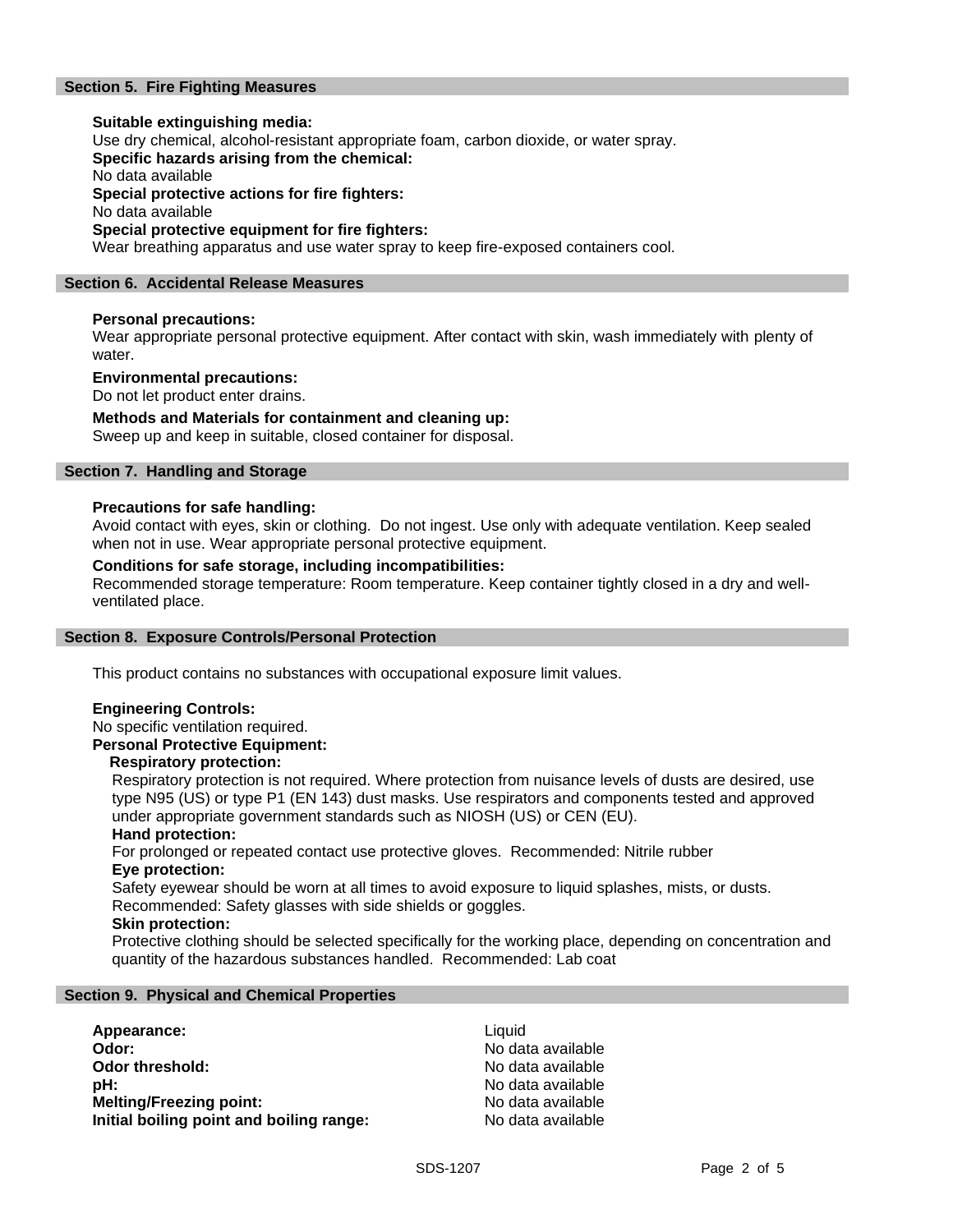| No data available |
|-------------------|
| No data available |
| No data available |
| No data available |
| No data available |
| No data available |
| No data available |
| Chloroform        |
| No data available |
| No data available |
| No data available |
| No data available |
| $C_9H_{18}O_2$    |
| 158               |
|                   |

#### **Section 10. Stability and Reactivity**

#### **Reactivity:**

Stable under recommended storage conditions.

#### **Chemical stability:**

Stable under recommended storage conditions.

**Possibility of hazardous reaction:** No data available

**Conditions to avoid:** No data available

**Incompatible materials:** No data available

**Hazardous decomposition products:** No data available

### **Section 11. Toxicological Information**

#### **Acute toxicity:**

No data available

**Skin corrosion / irritation:** No data available

**Serious eye damage / irritation:** No data available

**Respiratory or skin sensitization:** No data available

# **Germ cell mutagenicity:**

No data available

### **Carcinogenicity:**

No component of this product present at levels greater than or equal to 0.1% is identified as a carcinogen or potential carcinogen by IARC, ACGIH, NTP or OSHA.

#### **Reproductive toxicity:** No data available

**Specific target organ toxicity - single exposure:** No data available

# **Specific target organ toxicity - repeated exposure:**

No data available

# **Aspiration hazard:** No data available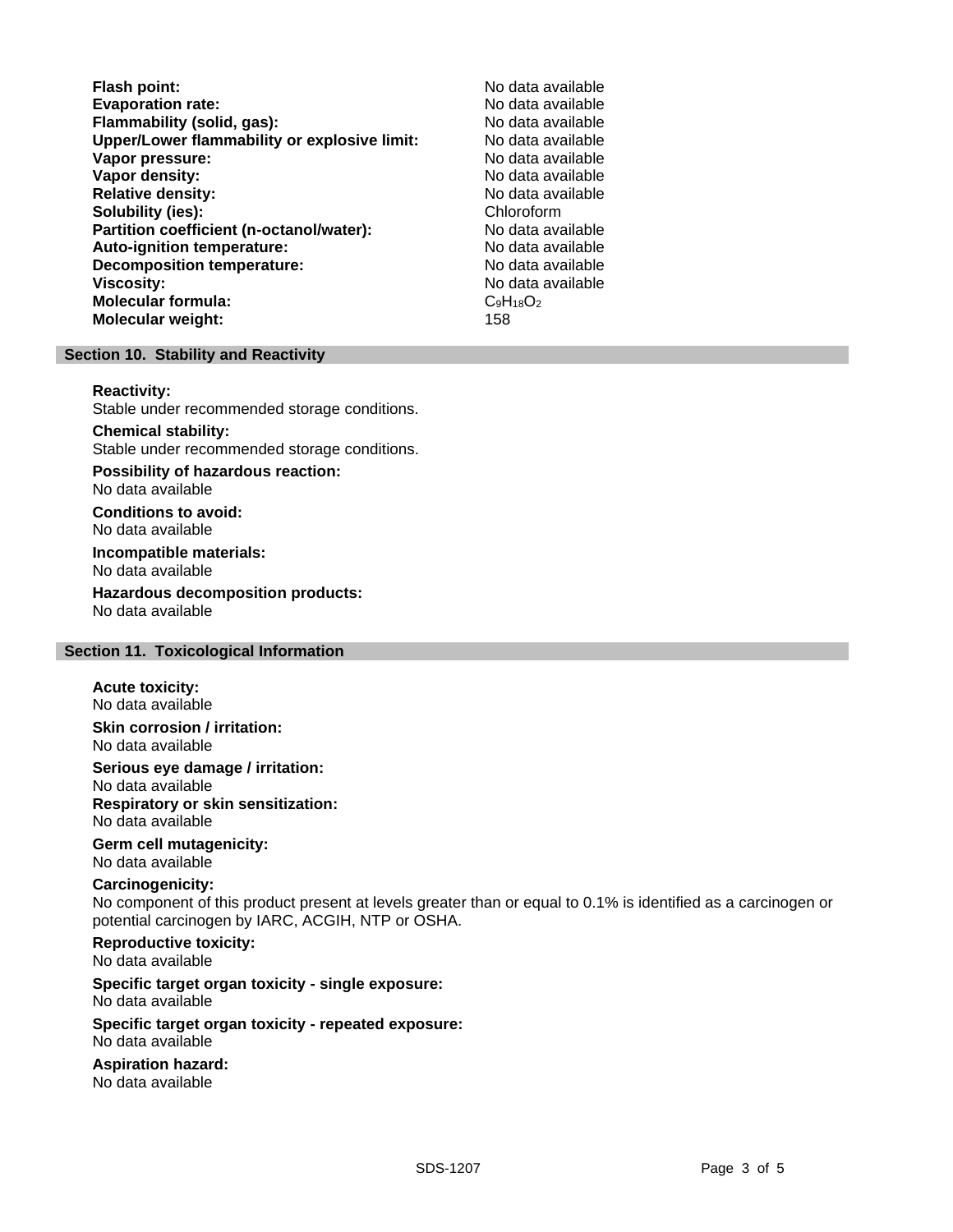# **Section 12. Ecological Information**

#### **Toxicity:**

No ecological data available for this product. **Persistence and degradability:** No data available

**Bioaccumulative potential:**

No data available **Bioaccumulation:**

No data available

**Mobility in soil:** No data available

**Other adverse effects:** No data available

#### **Section 13. Disposal Consideration**

#### **Disposal methods:**

Observe all federal, state and local environmental regulations.

#### **Section 14. Transportation Information**

| DOT (US)<br><b>UN Number:</b>                                                   | Not dangerous goods |
|---------------------------------------------------------------------------------|---------------------|
| <b>Land Transport ADR/RID</b><br><b>UN Number:</b>                              | Not dangerous goods |
| <b>Maritime Transport IMDG</b><br><b>UN Number:</b><br><b>Marine pollutant:</b> | Not dangerous goods |
| <b>Air Transport ICAO/IATA</b><br>UN Number:                                    | Not dangerous goods |

#### **Section 15. Regulatory Information**

 **Product Name CAS Number** D,L-2,6-Dimethylheptanoic acid N/A

#### **SARA 302 Components:**

No chemicals in this material are subject to the reporting requirements of SARA Title III, Section 302.

#### **SARA 313 Components:**

This material does not contain any chemical components with known CAS numbers that exceed the threshold (De Minimis) reporting levels established by SARA Title III, Section 313.

#### **SARA 311/312 Hazards:**

No 311/312 SARA Hazards

### **California Prop. 65 Components:**

This product does not contain any chemicals known to State of California to cause cancer, birth, or any other reproductive defects.

#### **DSL/NDSL status:**

This product contains the following components that are not on the Canadian DSL nor NDSL lists.

| <b>Component</b>               | <b>CAS Number</b> |
|--------------------------------|-------------------|
| D,L-2,6-Dimethylheptanoic acid | N/A               |